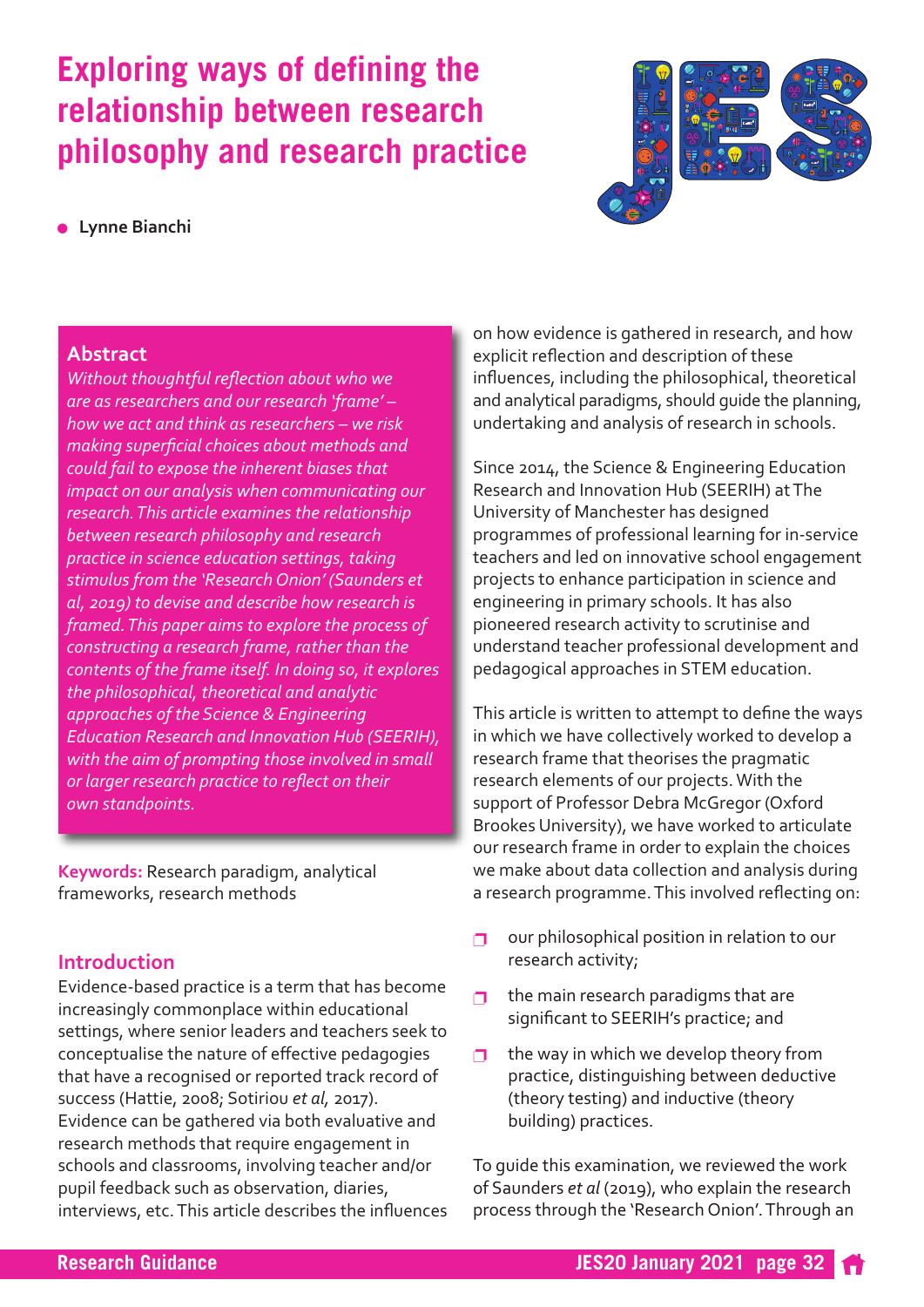iterative dialogue, infused with professional challenge, we have identified and described our approach to research through the SEERIH Research Frame.This article prompts those involved in research to professionally reflect on their own choices when undertaking research in schools, whether that be small tests of change through to more in-depth academic research activity.

## **Saunders** *et al's* **Research Onion (2018)**

Figure 1 presents the multi-layered diagram that places how we collect and analyse data at the heart of the 'Onion'. By focusing on the techniques, tools and procedures that we use, the Onion allows us to examine the decisions and choices that have led to the selection.This selection can be influenced by many factors, some of which are upfront and visible, e.g. the time available to collect data or the access we have to participants. Others are often implicit, e.g. our philosophical positions that we hold as researchers or our approach to analysing

data and building meaning.Without thoughtful reflection about who we are as researchers and our research 'frame' – how we act and think as researchers – we risk making glib choices about methods and we fail to expose the inherent biases that impact on our analysis when communicating our research. Further to this, the selection of research tools and approaches could also be fundamentally at odds with the paradigm within which we are working, e.g. random sampling of participants when, in strictly qualitative terms, they should have a clear rationale for selection.

In its simplest terms, Saunders' Research Onion prompts us to reflect and describe six layers of influence in our research approach:

#### p *What is your research philosophy? (Outer layer)*

Here we seek to unearth what shapes how we do and understand our research: the assumptions we hold about reality, the contexts and people we



**Figure 1.** The 'Research Onion' (Saunders *et al,* p.130).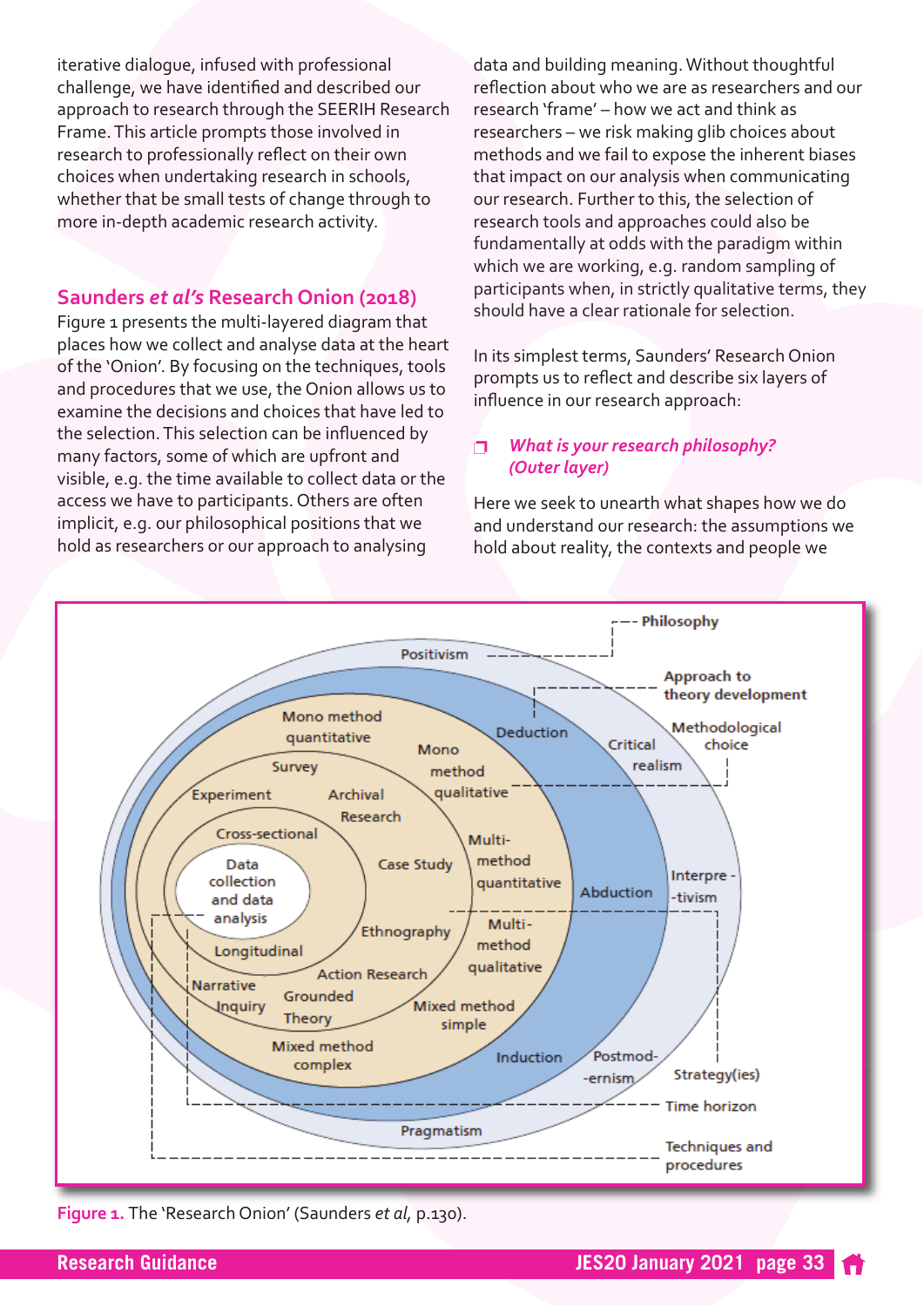engage with (ontological assumptions).This is an area of thinking that makes us reflect on our assumptions about knowledge and what people can know (epistemological assumptions), and the extent to which our own values, political or ideological positions influence our research (axiological assumptions).This leads us to consider our positioning – examples of philosophical standpoints include positivism, critical realism, interpretivism, postmodernism and pragmatism.

Raising these large concepts here we hope will stimulate you to read more, using authors such as Saunders *et al* (2018), Williams (2016) or Scott (2008) to support your reflection.

#### p *What is your approach to theory development? (Second layer)*

This decision will be influenced by whether we seek to theory test or theory build. It has a significant implication for the way in which we design the research, guiding us towards the selection of research techniques and tools: for instance, surveys versus focus group discussion.The two commonly used approaches towards reasoning and meaningmaking are referred to as deductive (the process of reasoning where a conclusion is tested in reality – theory testing) or inductive (conclusions are derived from specific observations – theory building).

#### p *How does your research paradigm influence methodological choices? (Third layer)*

Here we are encouraged to consider the qualitative or quantitative methods that can support evidence gathering.These choices will be reflective of a deductive or inductive approach. More typically qualitative techniques will align to inductivist approaches.

#### p *What research strategies suit your methodology?*

- p *What is the timescale of your data collection?*
- p *What will you select as your data collection and analysis techniques and procedures?*

The final 3 questions lead us to the specifics of the research design and will be impacted by the philosophical and analytical standpoint. Here we consider the nature of the research strategies to be employed with participants, the duration of the research and how often within that timescale evidence will be collected.At this point the choice of analysis technique and procedures will reflect whether the research data would be considered through a deductivist or inductivist frame.

## **Exemplifying practice**

Figure 2 outlines SEERIH's Research Frame, showing how Saunders *et al's* work has been translated to apply to our research activity. Although initially scoped using the 'Onion' model, we have found that a tabular format was preferable to visualise our approach, encompassing the key features of the original model in Figure 1. This is offered for exemplification and includes additional elements that were found to strengthen the frame. This paper aims to explore the process of constructing a research frame, rather than the contents of the frame itself. Further reading about the SEERIH theoretical model can be found at Bianchi (2017).

Firstly, the research context, purpose and setting are identified in order to describe and position our research and to identify ourselves as researchers in the field of science and engineering education, with a core focus on constructivist pedagogies. Our commitment to mainstream education influences our practice and the focus on primary and early secondary education impacts on what and where we publish its outcomes.When reflecting on this frame, it is worth noting that SEERIH has a wide range of activities, which are different in type and purpose; therefore, individuals or smaller research teams are likely to contain fewer elements within their frame.

Bianchi (2017) explains our theoretical model for teacher engagement using the Trajectory of Professional Development, which describes a 5-step model to teachers' socially-constructed professional learning – pre-engage, participate, collaborate, co-create and connect.This model impacts on many aspects of research design, in particular with regard to the expectations for teacher professional engagement within the research process (e.g. their level of participation): the way in which we review and describe their engagement and, in supporting them, to recognise and articulate impact of the research on their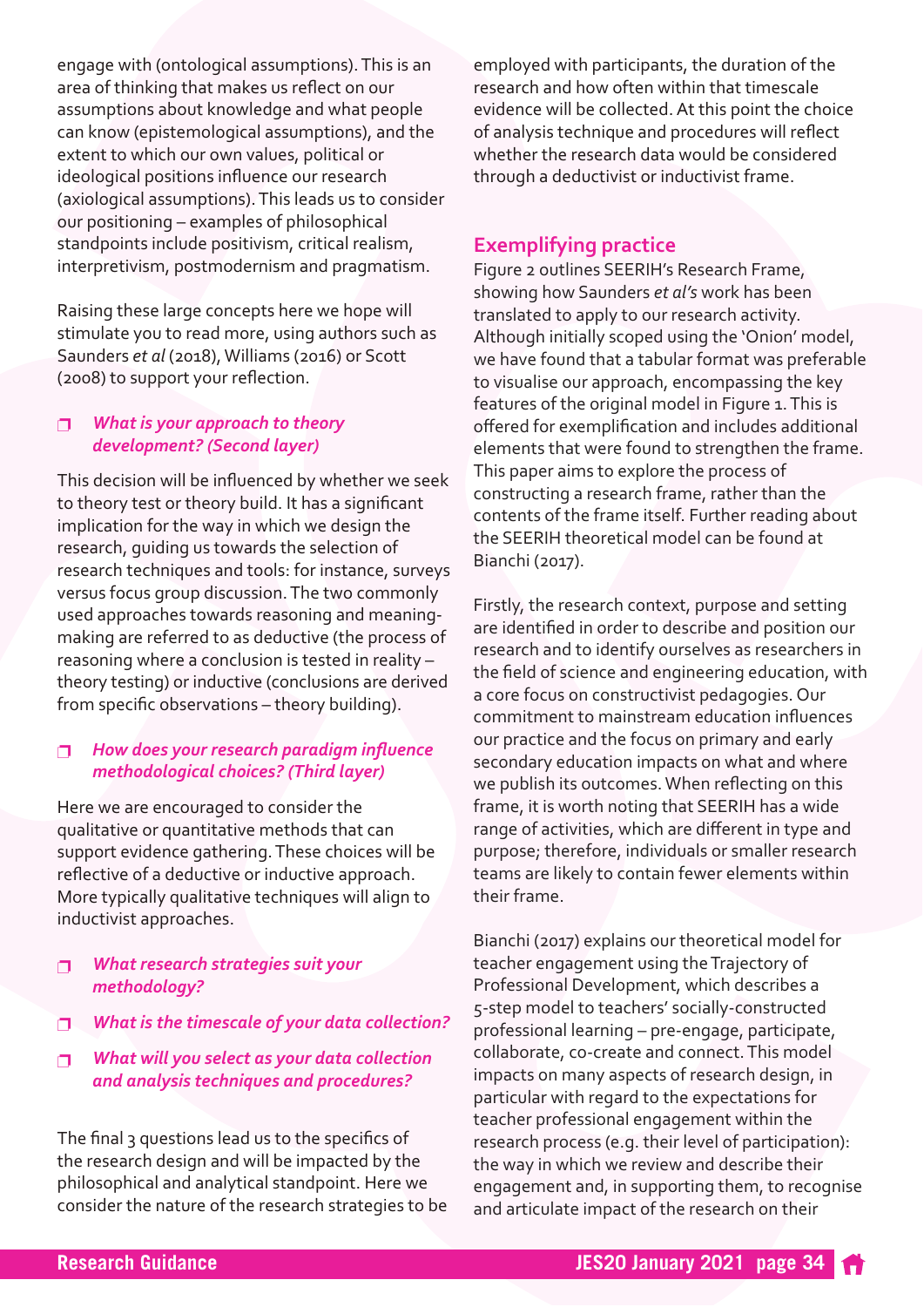| Context                                              | Creativity in Science & Engineering Education                                                                                                                                                                                                                                                                                            |             |                                                                                                                        |           |         |
|------------------------------------------------------|------------------------------------------------------------------------------------------------------------------------------------------------------------------------------------------------------------------------------------------------------------------------------------------------------------------------------------------|-------------|------------------------------------------------------------------------------------------------------------------------|-----------|---------|
| <b>Purpose</b>                                       | Enhancing children's opportunities to think and work as scientists and<br>and engineers<br>Inspiring teachers into professional learning to innovate and reflect with<br>constructivist pedagogies within science and engineering education<br>Improving pupils' identity, agency and engagement in science and<br>engineering education |             |                                                                                                                        |           |         |
| <b>Setting</b>                                       | Primary and KS3 classrooms in the UK. Higher Education STEM learning                                                                                                                                                                                                                                                                     |             |                                                                                                                        |           |         |
| <b>Theoretical</b><br>model of teacher<br>engagement | Pre-engage                                                                                                                                                                                                                                                                                                                               | Participate | Collaborate                                                                                                            | Co-create | Connect |
| Philosophical<br>position                            | Positivism                                                                                                                                                                                                                                                                                                                               |             |                                                                                                                        |           |         |
|                                                      |                                                                                                                                                                                                                                                                                                                                          |             | Interpretivism                                                                                                         |           |         |
| Methodological<br>choice                             | Mono-method Quantitative -<br>based on Guskey (1986)                                                                                                                                                                                                                                                                                     |             |                                                                                                                        |           |         |
| <b>Data collection</b><br>technique                  | Online quantitative<br>standardised surveys                                                                                                                                                                                                                                                                                              |             |                                                                                                                        |           |         |
| Methodological<br>choice                             |                                                                                                                                                                                                                                                                                                                                          |             | Multi-method - illustrative cases<br>developed with participants aligned to<br>specific research questions             |           |         |
| <b>Data collection</b><br>technique                  |                                                                                                                                                                                                                                                                                                                                          |             | Qualitative, semi-structured interviews,<br>focus groups, diaries/portfolios, case study                               |           |         |
| <b>Timescale</b>                                     | Cross-sectional<br>(one-off moments in time)                                                                                                                                                                                                                                                                                             |             | Phased-periodic<br>(insights over time, e.g. 6-12 months)                                                              |           |         |
| <b>Analytical approach</b><br>-theory<br>development | Deductive                                                                                                                                                                                                                                                                                                                                |             | Inductive & Deductive Examining<br>'why and so what?' with a view to<br>describing an outcome/theory                   |           |         |
| <b>Analytic techniques</b><br>and tools              | Excel data-sorting,<br>processing, management and<br>graphing/tabulation                                                                                                                                                                                                                                                                 |             | Thematic analysis (Braun & Clarke, 2006)<br>Hand coding, Electronic coding (NVivo)                                     |           |         |
| <b>Publication</b>                                   | Internal reports (e.g. funder/<br>stakeholder reports)<br>Verbal and written<br>presentations                                                                                                                                                                                                                                            |             | Public access published reports.<br>Peer-reviewed academic papers.<br>Academic conference presentations<br>and posters |           |         |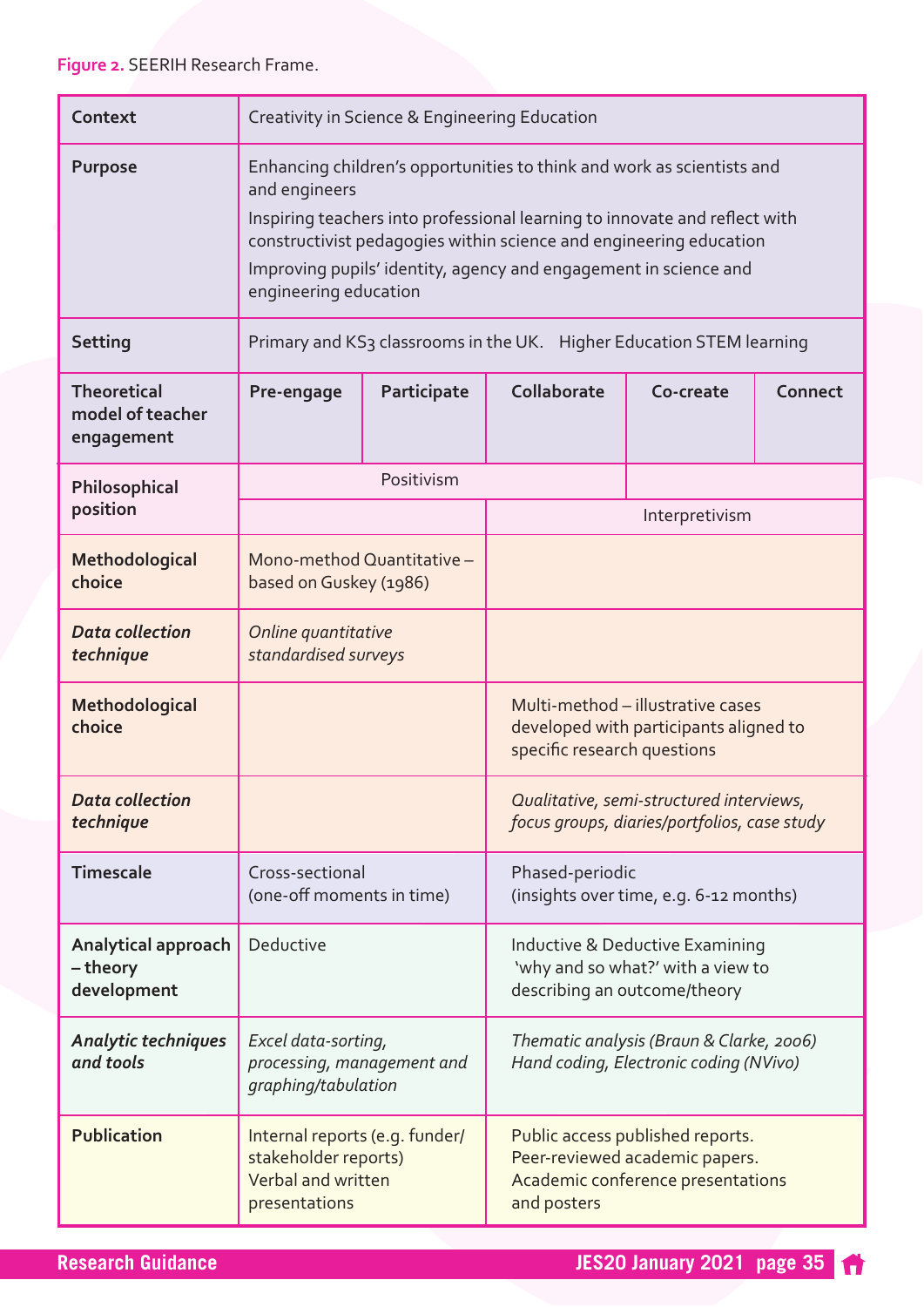practice.This is closely associated with our philosophical positioning and how we move from positivist to interpretivist paradigms.

The frame makes visible how SEERIH shifts from a positivist approach, where we are seeking to identify an observable social or educational reality (wanting to find out how much of something happens), for instance when researching the frequency of opportunity that children have to ask their own scientific questions in the classroom, to an interpretivist approach where we are seeking to understand and create meaning by working *with* teachers, therefore placing emphasis on them as professionals. Here we would work to study classroom practice and the classroom as a social setting for science learning, through which we can create new, richer insights exposing organisational realities.

We have found that the shift in engagement when teachers collaborate, co-create and connect enables a shift towards interpretivism.This offers the opportunity to include teachers' lived experiences and the voices of those within schools alongside our own interpretations. In this way we can gather deeper meaning, for instance about the levers and barriers to encouraging children to ask their own scientific questions and the implications that this has for the classroom.

Timescales for data gathering then influence the choices of methodological approaches and techniques applied. Here we notice the use of deductive and inductive forms of analysis.Where one-off quantitative methods such as a survey or questionnaire are used, the analysis is deductive, following the positivist philosophy as we seek to examine 'how much?' of something is taking place. When data are increasingly qualitative, the analytical approach that leads to a theory being put forward must shift towards meaning-making and, for us, we have selected the Braun and Clarke (2006) 6-step model ofThematicAnalysis to guide this process, and notably move to a mixed methods approach.

Our work context is such that publication is required in different formats; therefore, we have added this to our research frame, so that, as a group, we are clear in how our choice of methods supports dissemination. It should be noted that our current academic publications are mainly drawn from the work we do with teachers when working within an interpretivist-inductive frame, where new ideas emerge and forge new contributions to knowledge in the field. It should not be assumed from our representation that academic publications cannot be developed from our quantitative data; it is just not the focus of our current research publications.

## **Conclusion**

What has become clear through this introspection is the benefit and influence of articulating our research philosophy. Engaging in shared reflexive dialogue, with professional challenge, has led to us asking ourselves many questions about why we do things and expose the beliefs and assumptions that we hold.We have scrutinised these positions and debated to the extent that we have come closer together as a research team and more rigorous in our research practice.

The thoughtful deconstruction of what underpins how we engage with teachers and schools on SEERIH research projects has undoubtedly unearthed deeply held philosophical standpoints about learning within the research team. It has also stimulated dialogue about how best to involve participants in research, questioning their depth of engagement and stimulating consideration of whether they should have further engagement in the analysis of outcomes. In particular, by working through a guided process of reflection, we have made visible where our biases impact on meaning-making from research, therefore strengthening the way we present and discuss data within academic publications. Indeed, the cumulative effect is that research proposals also become more critical and justified, as we can write collaboratively with a common understanding of research purpose and design – in essence, the research frame clarifies the language for research practice across the team.

If you are embarking on research, or are already involved in research activity, I would urge you to reflect on your research frame, as this may offer you additional insight into your practice.

As with all such endeavours, the mere act of critical reflection can itself stimulate refinement.